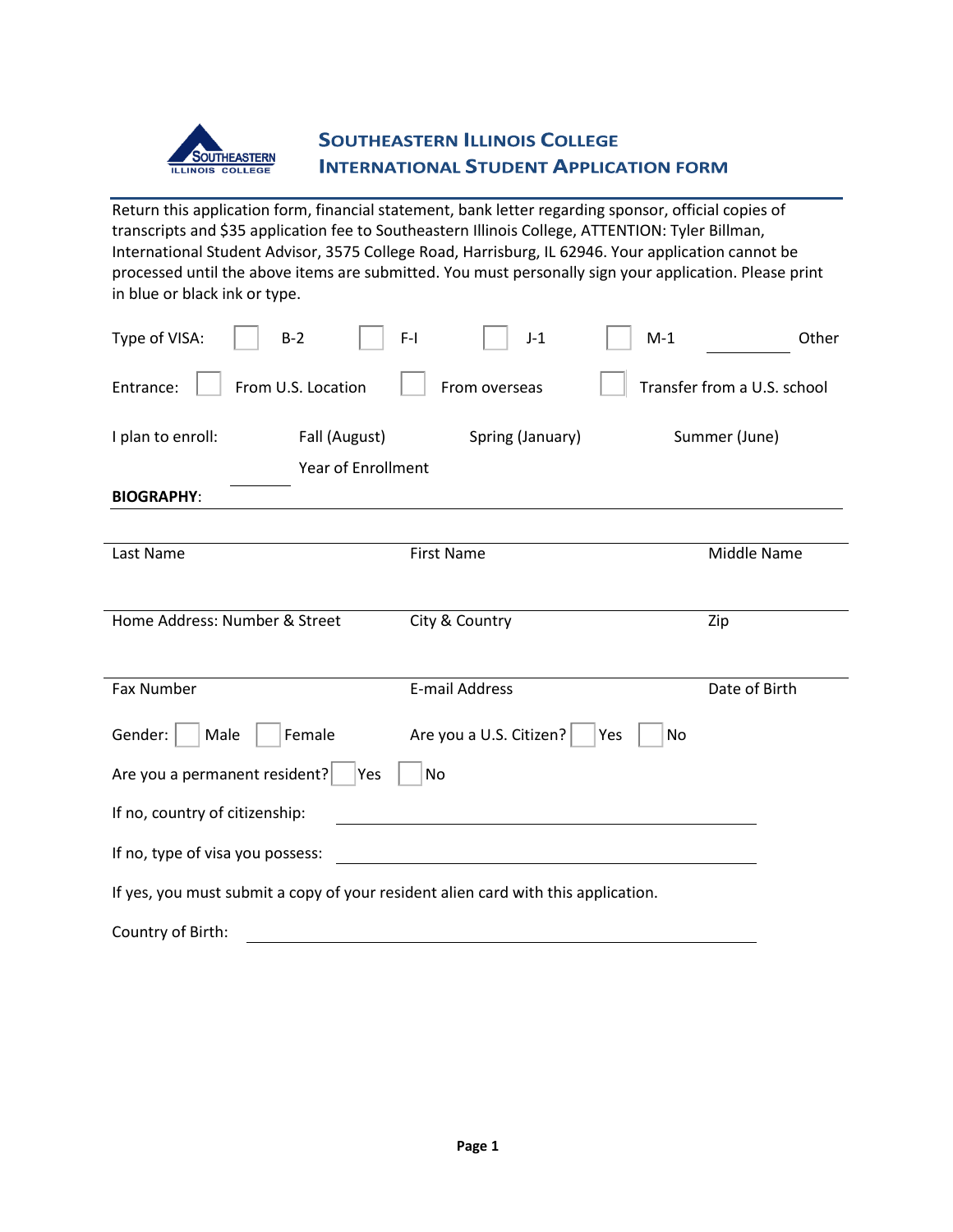List below in chronological order with dates, every school you have attended from the time you entered primary school to present, including United States schools if applicable. List the certificates or diplomas you have or will earn. You must submit an official mark sheet for your secondary education and an official transcript from each post secondary institution attended. All secondary school records and college transcripts/mark sheets become the property of Southeastern Illinois College.

| Have you attended a university or post secondary institution of higher learning? $\vert$  Yes |  | $ $ No |
|-----------------------------------------------------------------------------------------------|--|--------|
|-----------------------------------------------------------------------------------------------|--|--------|

| <b>Name of Institution</b><br><b>City/State/Country</b> | From<br>Mo./Yr. | <b>Dates of Attendance</b><br>To.<br>Mo./Yr. | Certificates/degrees/diplomas<br>earned or to be earned | Date received or to be<br>received and your age<br>when received |
|---------------------------------------------------------|-----------------|----------------------------------------------|---------------------------------------------------------|------------------------------------------------------------------|
|                                                         |                 |                                              |                                                         |                                                                  |
|                                                         |                 |                                              |                                                         |                                                                  |
|                                                         |                 |                                              |                                                         |                                                                  |

\*If more space is needed, attach a separate sheet listing other institutions attended. In addition, please submit a separate listing of any college or university courses in which you are currently enrolled.

## **ENGLISH PROFICIENCY TEST:**

| If you have taken English proficiency test (TOEFL, etc.) complete the following information: |                           |  |  |  |  |  |  |
|----------------------------------------------------------------------------------------------|---------------------------|--|--|--|--|--|--|
| Name of Test:                                                                                | Score:                    |  |  |  |  |  |  |
| Location:                                                                                    | Date of Test:             |  |  |  |  |  |  |
| How many years of study did you complete in the following subjects:                          |                           |  |  |  |  |  |  |
| Math: Algebra<br>English                                                                     | Calculus Science: Biology |  |  |  |  |  |  |
| Physics<br>Chemistry                                                                         |                           |  |  |  |  |  |  |
| <b>ACADEMIC INTENT:</b>                                                                      |                           |  |  |  |  |  |  |
| I am planning to earn the following degree at SIC:                                           |                           |  |  |  |  |  |  |
| Associate in Applied Science Degree (Career Degree)                                          |                           |  |  |  |  |  |  |
| Associate in Arts Degree (University Transfer)                                               |                           |  |  |  |  |  |  |
| Associate in Science Degree (University Transfer)                                            |                           |  |  |  |  |  |  |
| My major field of study is:                                                                  |                           |  |  |  |  |  |  |